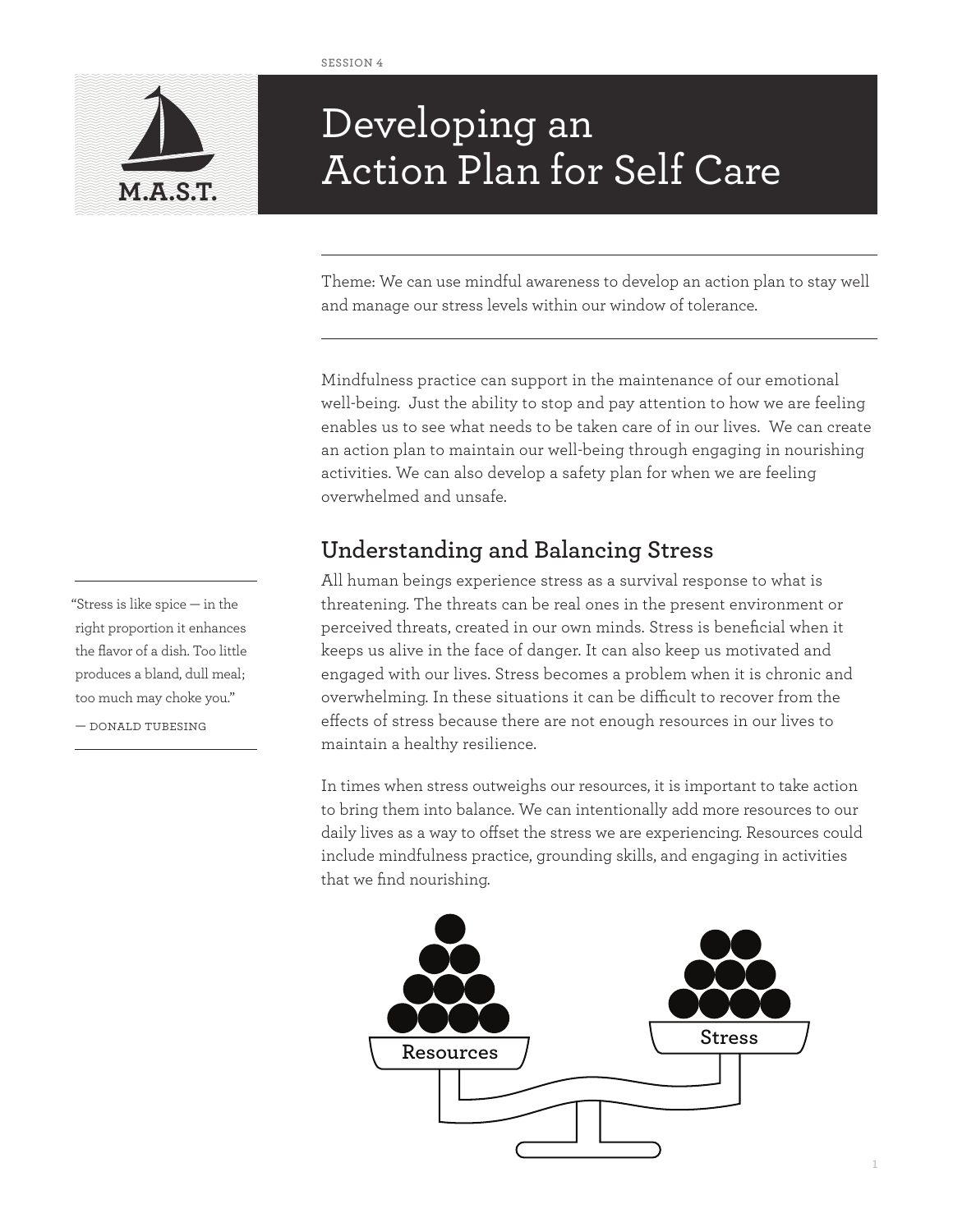**M.A.S.T.** 

*What you do affects how you feel.*

## **Taking Mindful Action in Daily Life**

Think about the kinds of activities you do in a typical day. Some of those activities may feel nourishing and give you energy, whereas others may feel depleting and draining. To maintain a balanced life, we need to decrease the amount of depleting activities, as best we can, and increase the nourishing ones.

Make a list of different kinds of activities that give you energy and feel fulfilling. These may be activities that you are currently doing and would like to do more of, or new activities you would like to bring into your life. Use the categories to help you create a list:

## **Resources for Wellness in Daily Life**